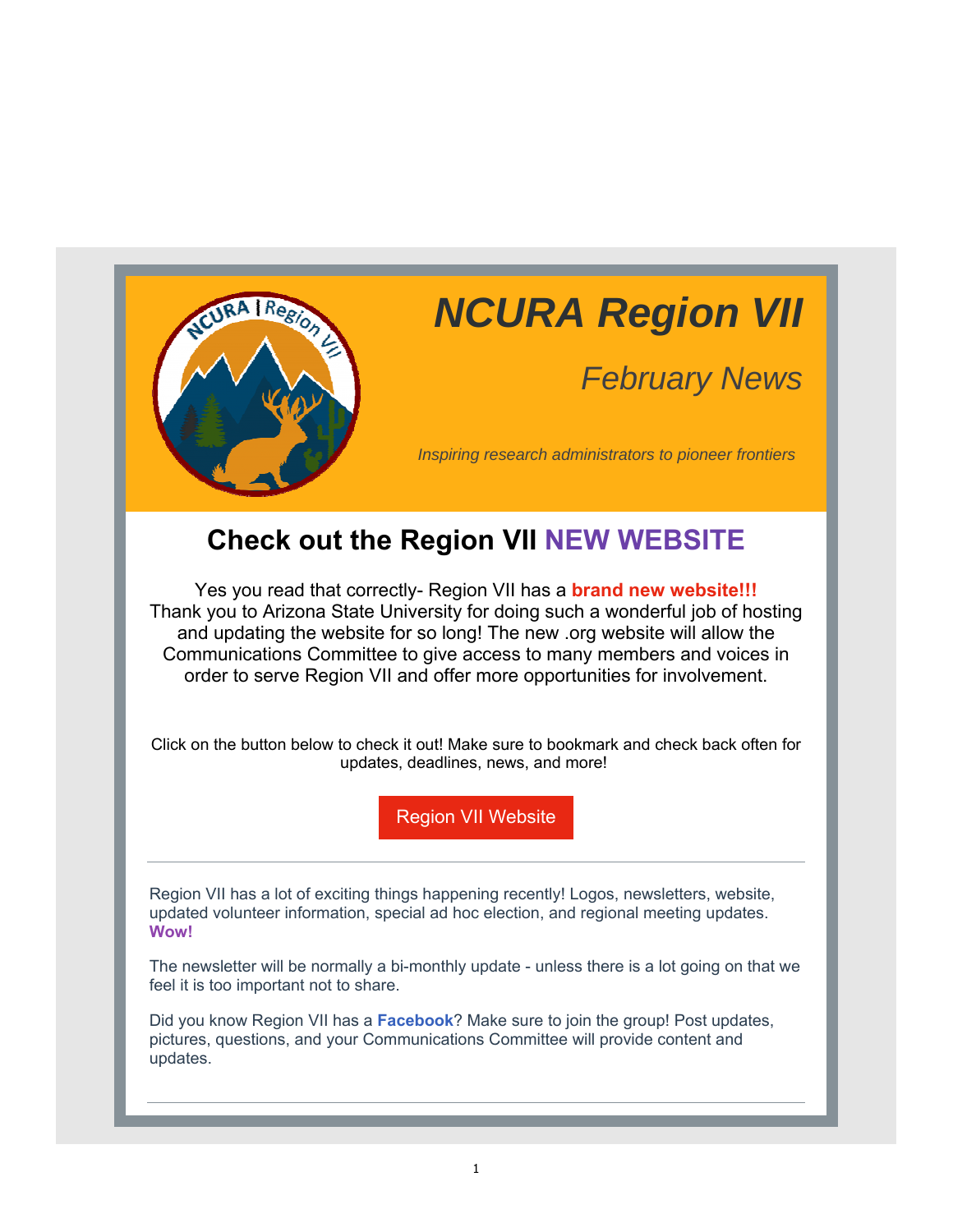

# **Travel Award Nominations are Open**

Region VII is pleased to announce that we will be supporting three (3) travel awards for 2019. We will be supporting one (1) travel award of \$705 to a member to attend the Annual Meeting and two (2) travel awards of \$1,000 each to attend the Regional Meeting.

**Click here to learn more about travel awards, nominations, and eligibilty requirements** .

Know someone or yourself who would be eligible for a travel award? Send your nominations to **Joelina Peck** at **joelinapeck@asu.edu**  Annual Meeting Deadline by **May 17th** Regional Meeting Deadline by **July 19th**

Want to be a **volunteer** on the Travel Award Committee reviewing and selecting recipients? Email Joelina Peck at **joelinapeck@asu.edu** to let her know your interest by **May 6th**

### **Special Ad Hoc Election Treasurer Elect (2019-2021)**

The nominations are in for Treasurer Elect!

Make sure to cast your vote using the **unique link** emailed to you from NCURA Region VII Check out the nominee below and click here to see her full application

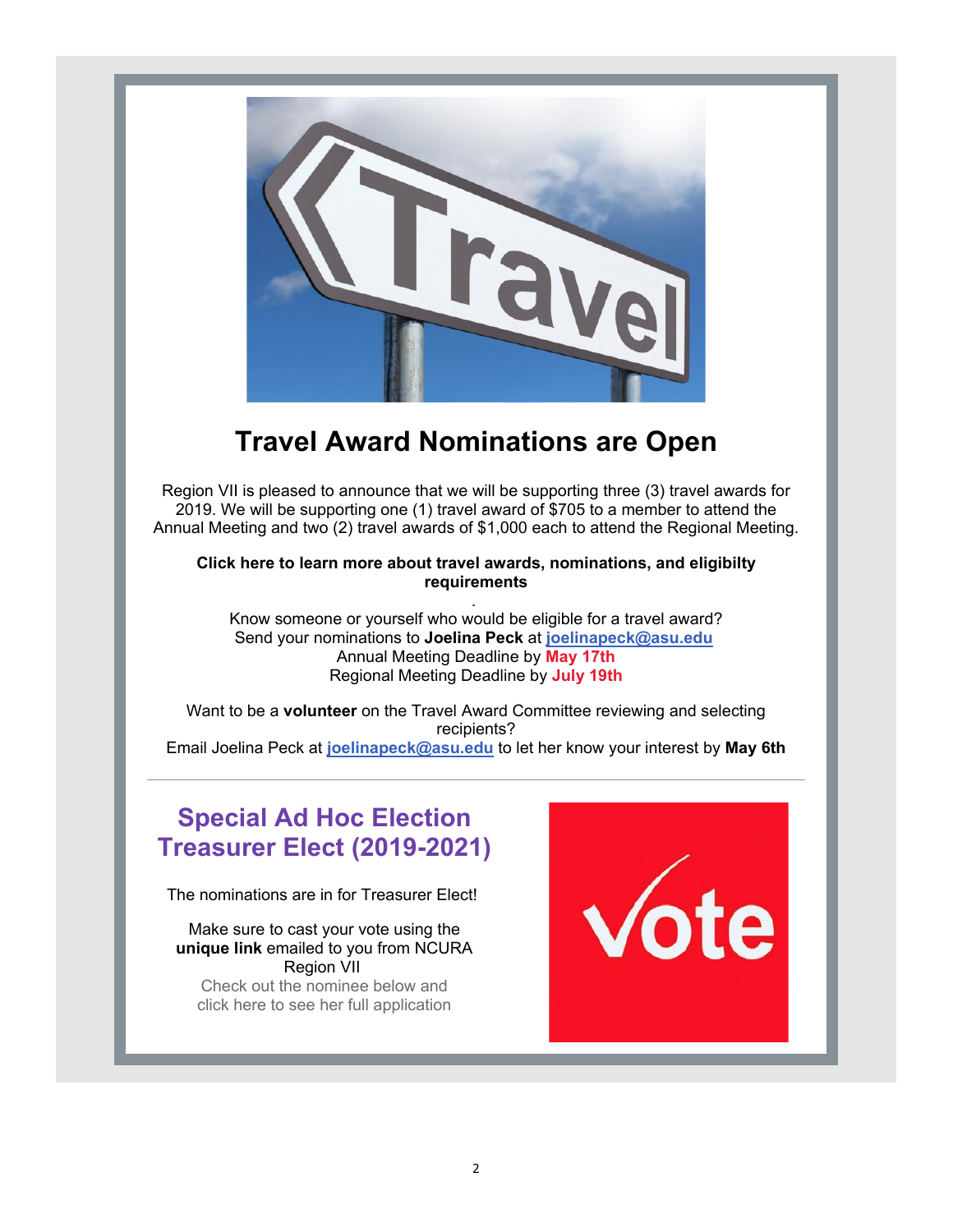

#### **Chelo Jorge Colorado State University**

I would be honored if I were selected to serve as Treasurer Elect for NCURA Region VII. I attended my first national meeting in 2017 after receiving the Catherine Core Minority Travel Award. I immediately understood the importance of this organization and was amazed by the connections, the knowledge, and diversity NCURA had to offer.

I believe the skills I possess make me a great candidate for the position of Treasurer Elect, and I have the abilities to perform the required duties. I have a strong attention to detail, very well organized, proficient in excel, and experienced with financial reporting and analysis.

Thank you for your consideration for the Region VII Treasurer Elect. I believe my background, experience, desire, and willingness will make me a valuable contributor to the Rocky Mountain Region.



# **Volunteer Opportunity Spotlight**

There are so many ways to get involved with NCURA and Region VII. Contact **Natalie Buys** at **natalie.buys@ucdenver.edu** for more information on how to volunteer with Region VII!

### **Volunteers Tell All- Spotlight on...**

**Read all about Alexa Van Dalsam's and Beth Kingsley's experiences volunteering for NCURA!**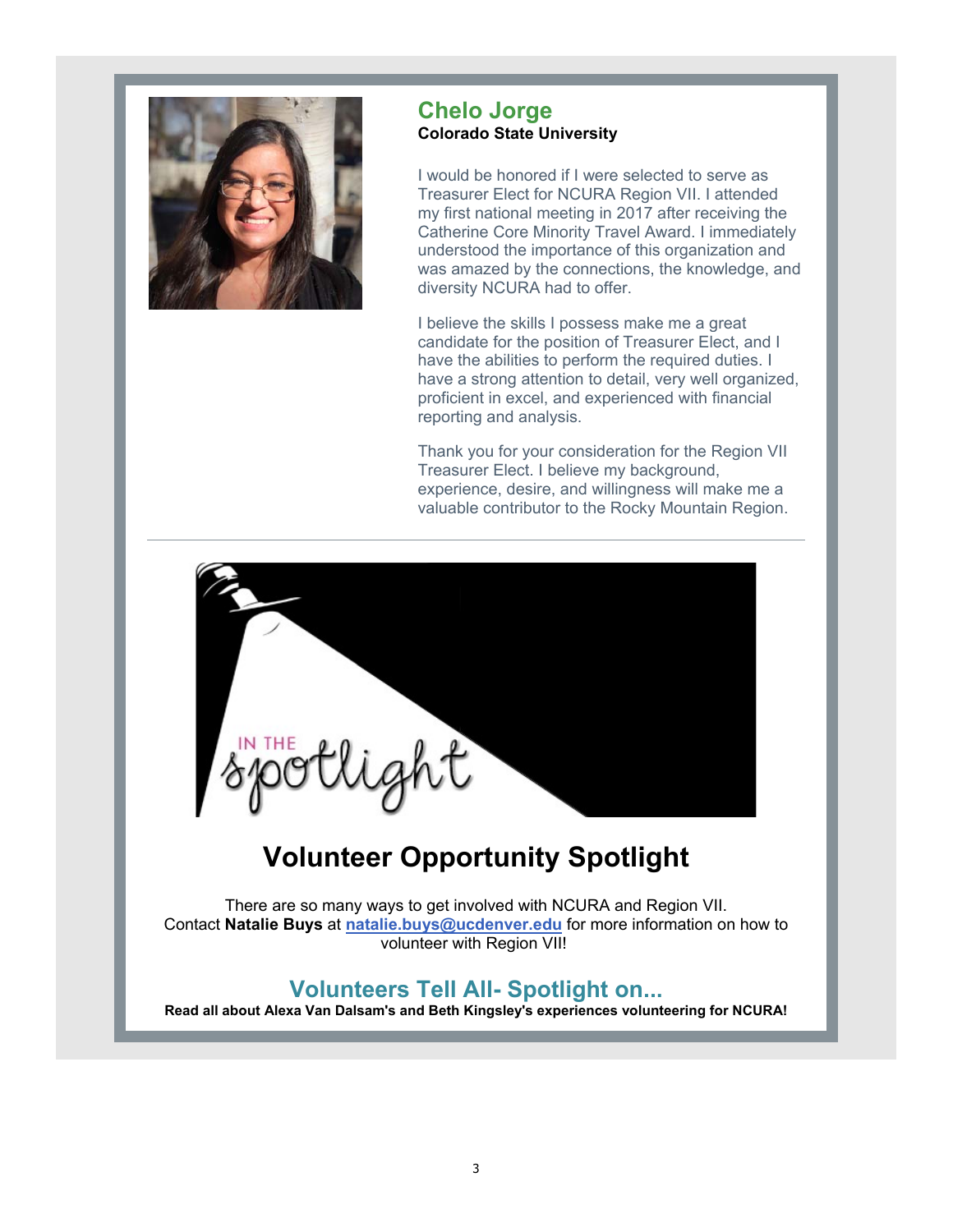



**Alexa Van Dalsam** Senior Manager Proposal Development University of Colorado Boulder

**Beth Kingsley** Senior Grant Analyst Denver Health

#### **Q: What volunteer roles have you held?**

**AVD:** Registration desk at regional and annual meeting Program committee track co-leader for regional meeting Workshop and session presenter at regional and annual meetings Communication Task Force **BK:** I have assisted with the registration desk and have presented multiple sessions.

#### **Q: Why do you enjoy volunteering with Region VII?**

**AVD:** Does dancing at the conferences count? (**Yes it does!**)

I'm not the best at meeting new people cold, so having a purpose and reason to meet people really helps with networking. I also really like the opportunity to assist new people in research administration and to the region and just getting to know a variety of people who share the same work and challenges.

My favorite part is meeting new people and presenting. I learn something new – whether it's how another institution handles something, or models for RA, or questions I hadn't thought of – at every session.

**BK:** Assisting with the registration desk gives me an opportunity to see all of the "background" work that takes place to host these conferences, and appreciate the many people involved with it. Presenting has helped me learn my topics even more thoroughly, and also has organically led to more in-depth networking. Presenting is a great way to facilitate collaboration among institutions.

I love being able to provide information/solutions/thoughts to an audience, but at the same time, I also love the feedback. Often the audience will suggest an idea that enhances my own work back at my institution. It's a wonderful collaboration environment!

#### **Q: What did you gain personally or professionally from volunteering with NCURA?**

**AVD**: Networking for sure! Moral support, becoming a better presenter **BK:** Volunteering significantly enhances my networking and my professional development. It provides an automatic opening for additional engagement.

#### **Q: What role would you recommend to a first time volunteer?**

**AVD:** The registration desk – that's a great entry to volunteering and meeting new people as well as leadership in R7.

**BK:** I recommend starting with the registration desk. It provides the opportunity to see a different facet of the conferences, and it helps the volunteers become more familiar with the space as they answer people's questions!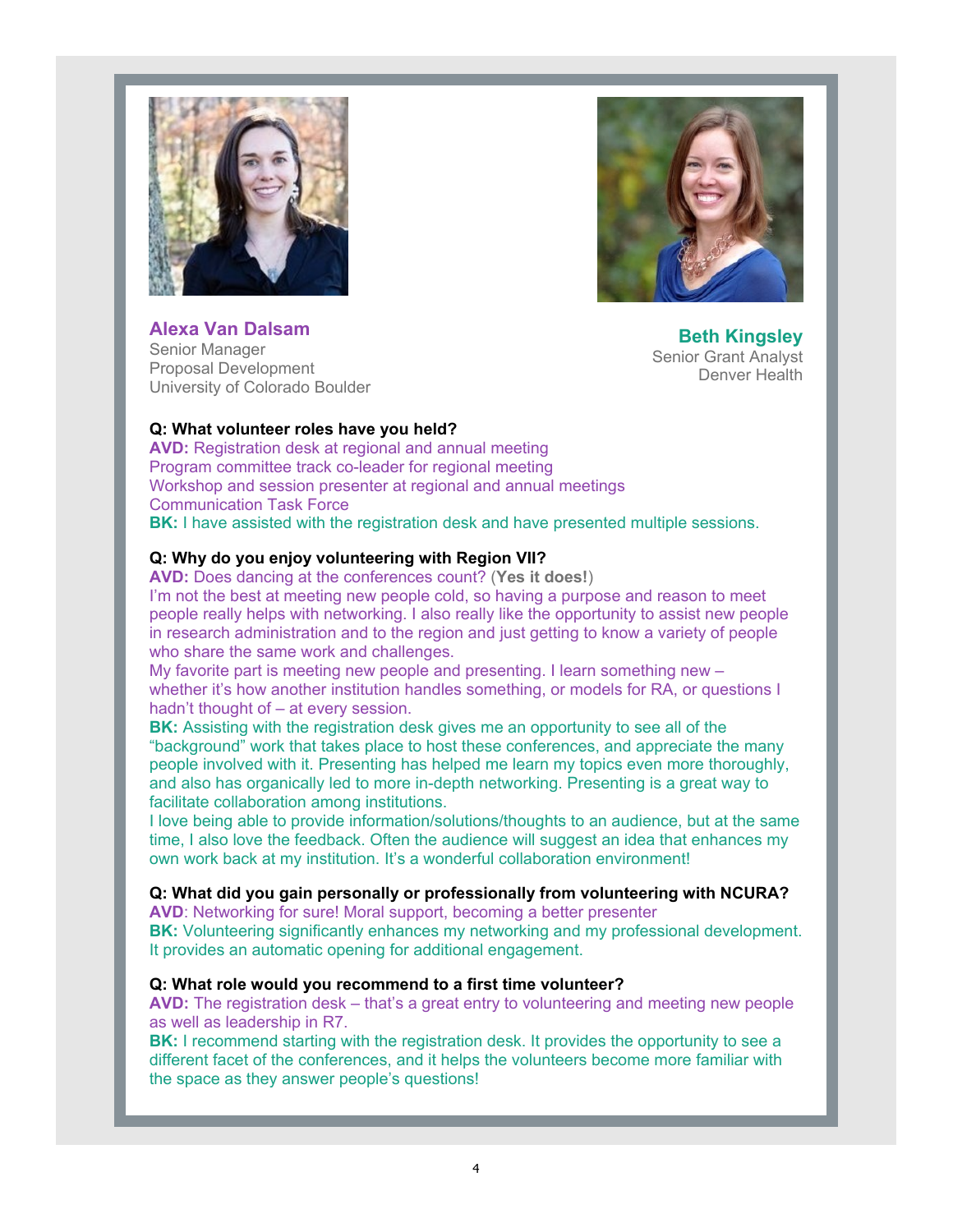Thank you Alexa and Beth for your answers and your service with Region VII!



### **Regional Meeting Registration Desk**

You read it above, this is a great starting point for first timers or continued service for our long standing volunteers! If you are planning on attending the Regional Meeting in Seattle, October 27- 30, sign up for a spot at the registration desk! Volunteers will check-in, provide meeting information packets, and welcome the attendees to the regional meeting.

#### **Interested?**

Keep an eye out for a link to sign up for shifts in October! Time Commitment: 1.5 hours per shift

# **Call for Volunteers Track Co-Chairs at 2019 Regional**

#### **Are you interested in being a Track Co-Chair for the regional meeting in Seattle?**

Track co-chairs are responsible for the content of the meeting sessions. They review session proposals and make determinations about what sessions will be presented. They also sometimes need to recruit people to provide sessions in areas that might have not received proposals.

Qualifications:

- Have a love for Contracting, Human Capital or putting together short sessions on everything you can think of
- Happy to work with your co-chair from Region VI
- Knowing lots of people helps, but being willing to ask lots of people is also good
- Have a few hours to devote over the next few weeks
- Enjoy putting puzzles together in this case, session time puzzles!

#### **Interested?**

Contact Diane Barrett at **diane.barrett@colostate.edu**

# *But Wait There's More*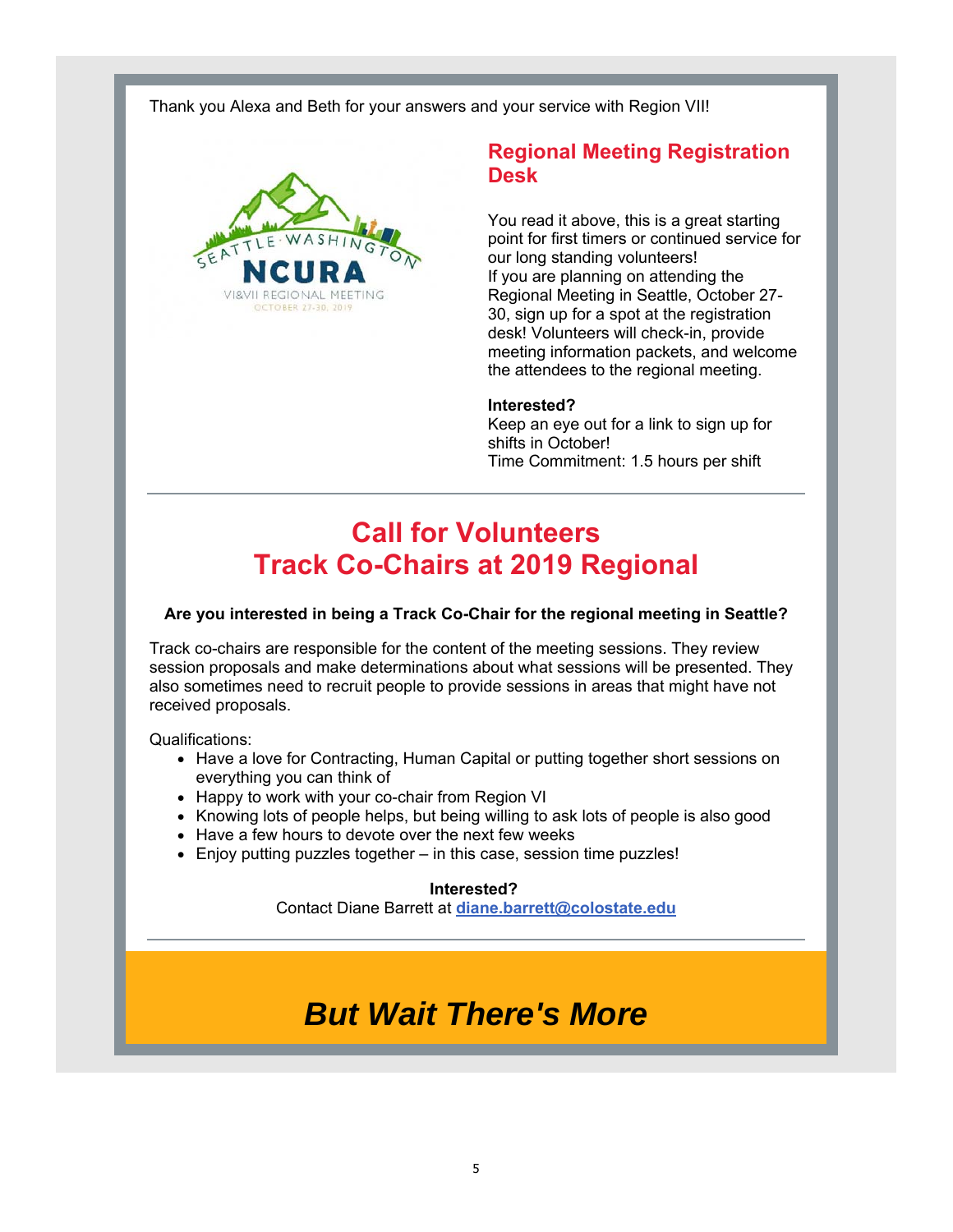

### *Professional Education Development Committee Update*

#### **What is the Professional Education Development Committee?**

The purpose of the PEDC is to support professional development activities for regional members and provide a broad range of educational services to ensure that all regional members have access to professional development programming. This purpose supports the fundamental objectives of Region VII which is to create a learning environment that advances the development, growth and success of all NCURA members.

#### **Draft of proposed activities for 2019:**

- Assess training activities of regional organizations that are not active in NCURA and work with National to cultivate outreach initiatives to increase their presence in Regional activities.
- Identify the professional development needs of active regional members and recommend methods for addressing those needs. Possible programming includes: research discussion groups and regional workshops
- Create a point of contact list of individuals with training experience (preferred) from each institution within Region VII.
- Create a leadership/volunteer pipeline/training program.
- Continue to partner with the Region VI on the LeadMe program as well as identify Regional candidates for the Executive Leadership Program at the national level

Questions? Contact **Sandra Logue** at **sandra.logue@ucdenver.edu**



### **PUI Corner**

by Trisha Southergill Montana Technological University

Keep checking the Newsletter and Facebook for specific PUI materials.

# **What is a PUI?**

Predominantly Undergraduate Institutions are defined by NSF as "accredited colleges and universities (including two-year community colleges) that award Associate's degrees,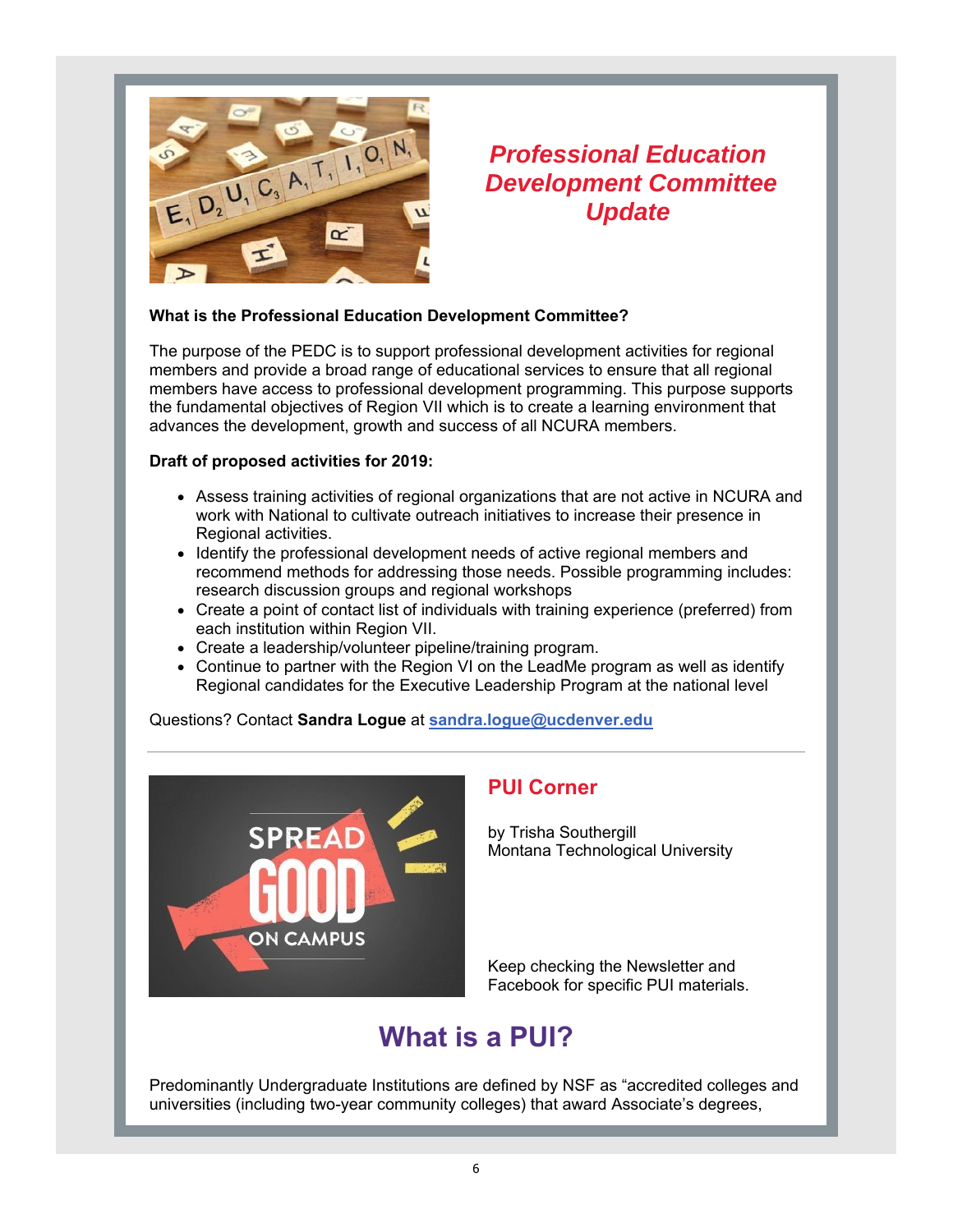Bachelor's degrees, and/or Master's degrees in NSF-supported fields, but have awarded 20 or fewer Ph.D./D. Sci degrees in all NSF-supported fields during the combined previous two academic years.<sup>1</sup>"

When most think of a PUI, they think of a small institution, regional comprehensive college/university, or liberal arts school. This is not always the case, PUIs range across the spectrum of sizes. There are many PUIs that are large in size (both enrollment and research) – but do not award Ph.D. degrees and other institutions much smaller in size. $^{2}$ It is common to see PUI faculty's teaching load typically higher, with faculty teaching 4 or more courses each semester, and there is a higher level of expectation for campus and community service.

At smaller PUIs the research administrators wear many hats and can be an office of one or very few. In many cases, there may not be campus resources to assist with "grey area" research administration questions or situations making the research administrators feel on an island.

#### **PUIs and Region 7**

Region 7 is a region of smaller (and geographically spread out) institutions than other NCURA regions. Many of the PUI member institutions are over 200 miles apart from each other and numerous PUI institutions are not members of NCURA. Of our 53 member institutions, around 40 are PUIs.

One of our goals is to better serve the PUI constituents and grow the Region 7 community as a whole. This can help us all get to know one another and our institutions better. Life certainly is better with colleagues that are area experts that can help out in a pinch!

Coming soon on social media!

Institution spotlights! Learn more about your fellow NCURA members and their institutions on Facebook. Email Trisha Southergill at PSouthergill@mtech.edu to volunteer to post.

Questions on PUIs or want to become more involved? Email Sylvia Bradshaw at bradshaw@dixie.edu

[1] National Science Foundation, Retrieved February 12, 2019, from https://www.nsf.gov/funding/pgm\_summ.jsp?pims\_id=5518 [2] Carnegie Classification of Institutions of Higher Education, Retrieved February 12, 2019, from http://carnegieclassifications.iu.edu/index.php